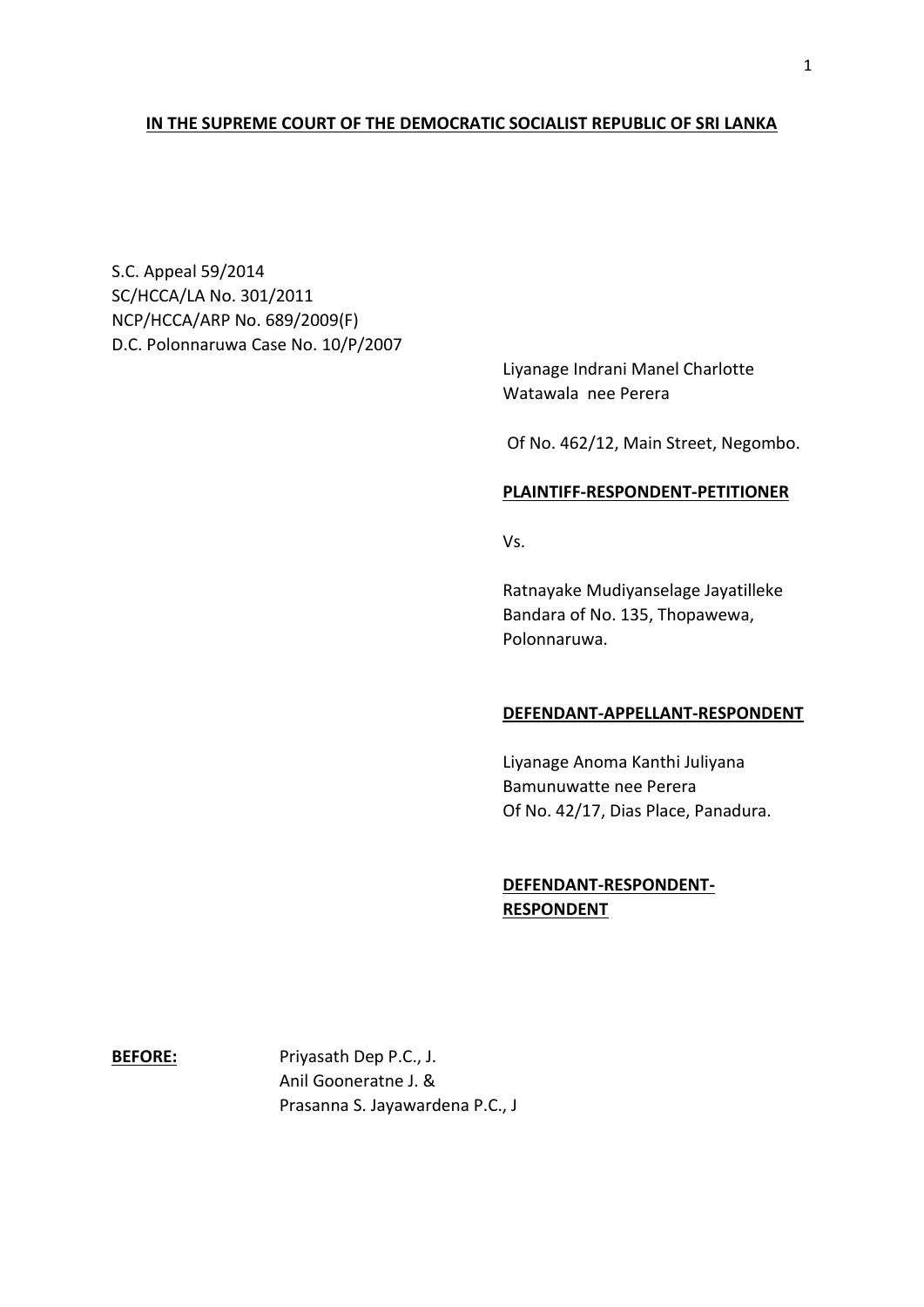| <b>COUNSEL:</b>    | Dr. Sunil Cooray for the Plaintiff-Respondent-Petitioner                                 |
|--------------------|------------------------------------------------------------------------------------------|
|                    | Vijaya Niranjan Perera with Ms. Jeevani Perera<br>For the Defendant-Appellant-Respondent |
| <b>ARGUED ON:</b>  | 30.09.2016                                                                               |
| <b>DECIDED ON:</b> | 09.02.2017                                                                               |

### **GOONERATNE J.**

This was a partition action filed in the District Court of Polonnaruwa on or about 18.07.1997. Plaintiff filed plaint against the 1<sup>st</sup> Defendant (Plaintiff's sister)  $2^{nd}$  and  $3^{rd}$  Defendants to partition a land described in the  $3^{rd}$  schedule to the plaint. Plaintiff-Respondent-Petitioners aver that the 3<sup>rd</sup> schedule refer to a divided portion of land from and out of the larger land called Dingirbanda– Hitapu-Watta which divided portion was said to be 5 Acres in extent within the boundaries given in the  $3<sup>rd</sup>$  schedule. The larger land is described in the  $1<sup>st</sup>$ schedule to the plaint in extent of 27 Acres and 15 Perches was owned on a crown grant.

The position of the Plaintiff-Respondent-Appellant was that the Plaintiff and  $1<sup>st</sup>$  Defendant are sisters and they got title to the corpus to the land from their father Bonnie Perera on two separate deeds. It is urged that only the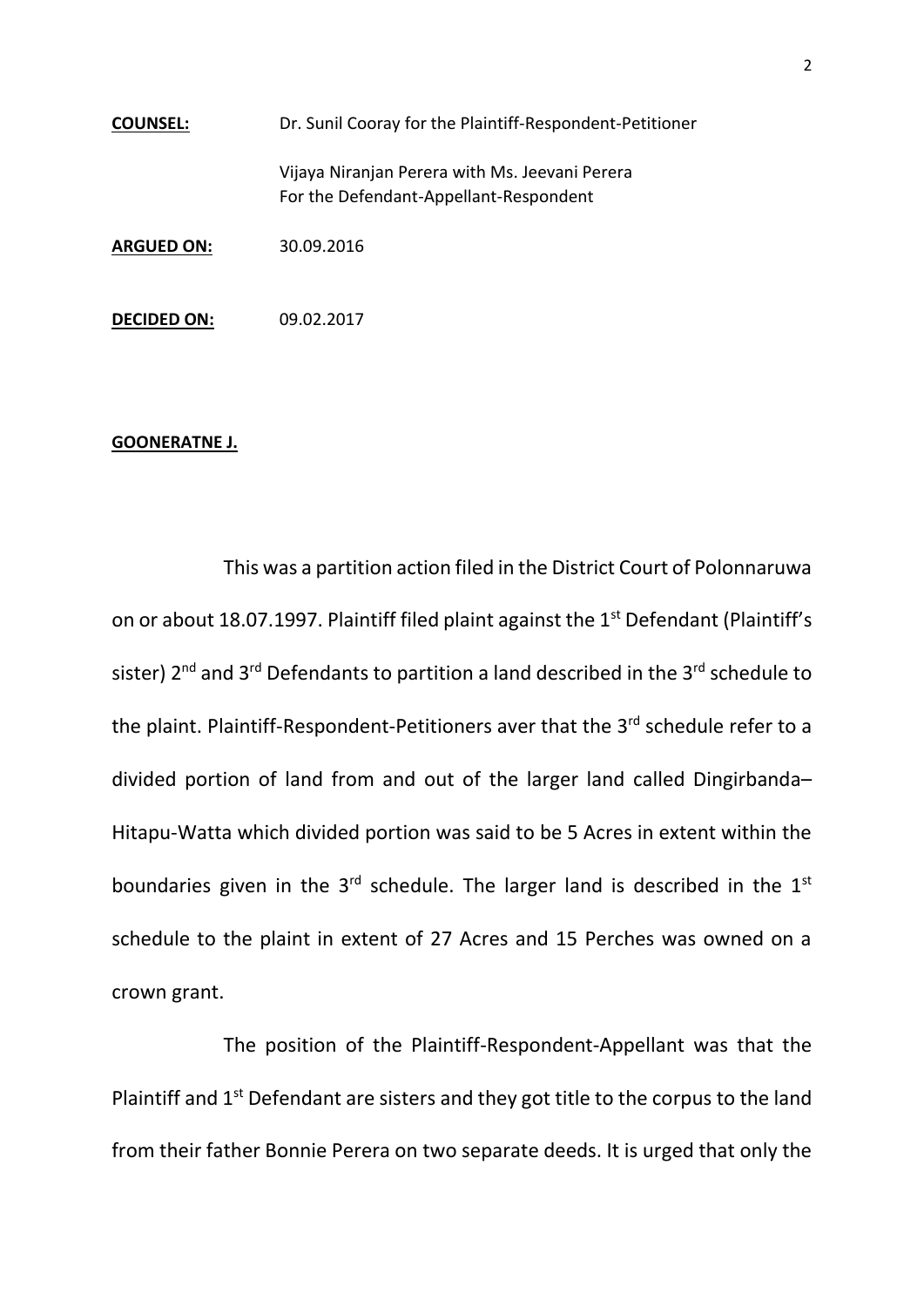two of them were the co-owners of the larger land and that the 2<sup>nd</sup> Defendant (son of 3rd Defendant) has no title whatsoever to the land in dispute but lived on the land in dispute. The 3<sup>rd</sup> Defendant was the wife or mistress of Wilson Singho who was the original lessee under Bonnie Perera. The learned District Judge held with the Plaintiff-Respondent-Petitioner on the points of contest raised in the action by the Plaintiff and the Defendant. As such the District Court Ordered the partition of the land in dispute between the Plaintiff and the  $1<sup>st</sup>$  Defendant. Learned District Judge held against the  $2^{nd}$  and  $3^{rd}$  Defendants on their plea of prescriptive title. The 2<sup>nd</sup> and 3<sup>rd</sup> Defendants being aggrieved by the Judgment of the District Court appealed to the High Court. The High Court set aside the Judgment of the learned District Judge and ordered trial De Novo.

The Defendant-Appellant-Respondent support the Judgment of the learned High Court Judge. These Respondents reject the argument of the Petitioner that 5 Acres in extent of the land in schedule 3 of the plaint remained divided. It is an undivided portion of a larger land. Further they argue that mere separation of a portion and long continued possession thereof would not confer the possessor the benefit of prescriptive possession. It is further explained by reference to paragraph 5 of the plaint that there were other intestate heirs and co-owners. Those details not made known by the Petitioner. Defendant-Appellant-Respondent refer to the testamentary case (T/18) of late Gabriel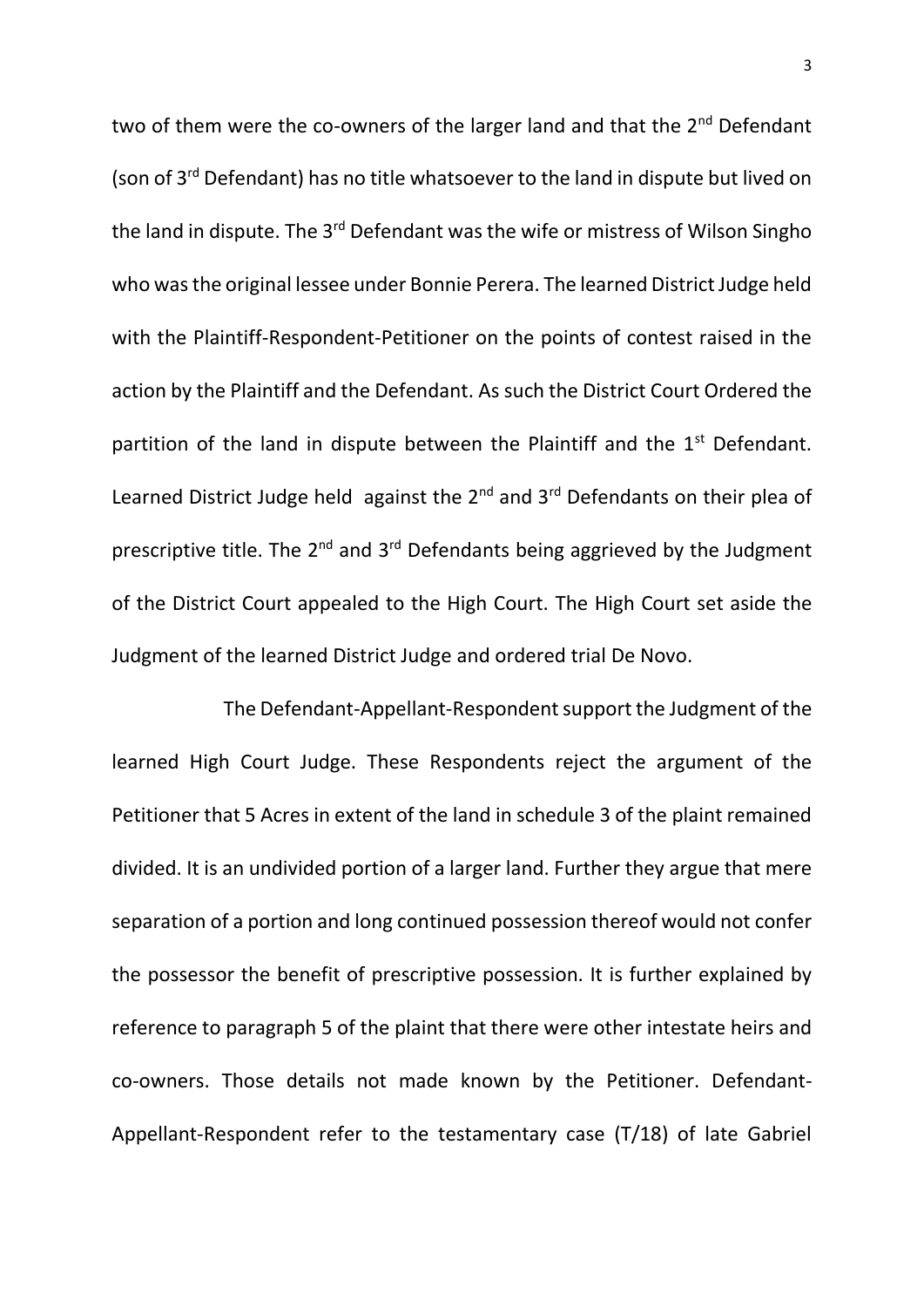Wijesinghe Jayawardena where 11 children were made parties. Plaintiff admits this fact in evidence.

This court on 14.03.2014 granted Leave to Appeal on the following substantial question of law.

- (1) Did the High Court err by holding that the identity of the corpus has not been proved for the reason that the extent of land sought to be partitioned is only 5 Acres but the land depicted in the preliminary plan is 6 Acres 2 Roods and 35 Perches?
- (2) In any event did the High Court err in setting aside the Judgement of the District Court with respect to the question of the respective rights of parties?

Learned counsel for the Plaintiff-Respondent-Petitioner in his oral and written submissions argued that the High Court failed to consider whether the corpus for partition has been sufficiently identified by means of boundaries of the land, in terms of the decisions reported in 1989 (1) SLR 361 which followed the decision reported in 43 CLW 82.

I would like to consider the case of *Gabriel Perera Vs. Agnes Perera 43 CLW 82 held ..* in a deed the partition of land conveyed is clearly described and can precisely ascertained, a mere inconsistency as to the extent thereof should be treated as a mere falsa demonstratio not affecting that which is already sufficiently conveyed. This case is more on the question of interpretation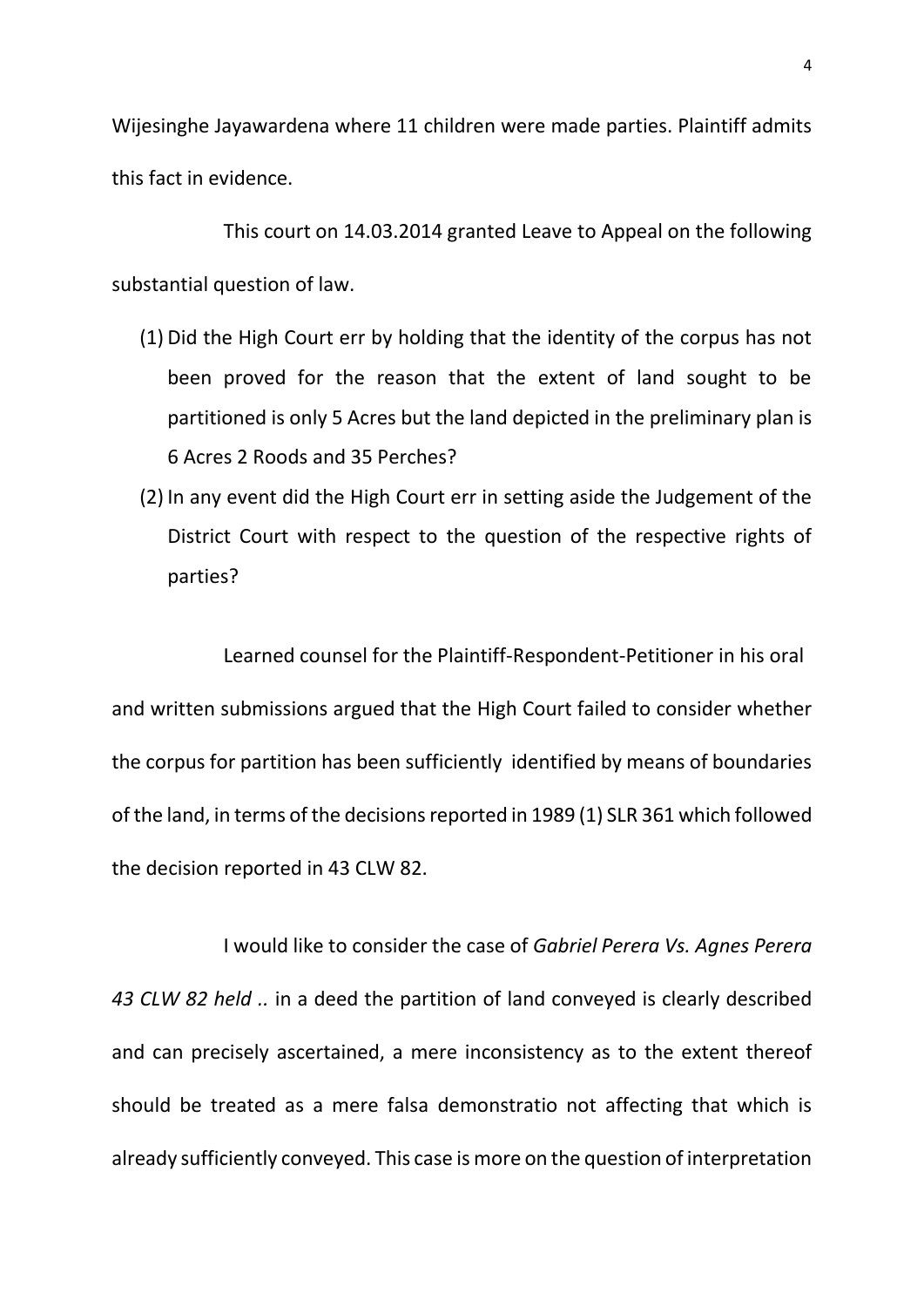of the deed. In the appeal it was argued that the person who claims under the deed, the deed marked P2, describes the boundaries of the land correctly. Corpus confined to lot A & C. Party concerned who claim under deed P2 the entire extent of lot A which is 1 Rood and 2 Perches or only 1 Rood and 5 Perches. Lot A was 1 Rood and 22 Perches and not 1 Rood and 5 Perches as described in the deed P2. Rule envisaged was that a subsequent statement inconsistent in extent should be treated as mere falsa demonstratio not affecting that which is already sufficiently conveyed.

The above decision in 43 CLW. 82 was followed in *Yapa Vs. Dissanayake Sedera 1999 (1) SLR 361.* It is a case where in a deed the partition of land conveyed is clearly described and clearly ascertained a mere inconsistency as to extent should be treated as a mere falsa a demonstratio not affecting that which is sufficiently conveyed.

I do not think the above cases relied upon by the Plaintiff-Respondent-Petitioner could be equated to the case in hand, and the decision in the cases reported in 60 NLR 337, 61 NLR 352 and 1989 (2) SLR 105 could be read subject to, and in harmony with the principle accepted in the decisions reported in the above decided cases relied by the Petitioner.

The case in hand cannot be described in its extent as a mere discrepancy in extent. Learned High Court Judge very correctly observes (Pg.9)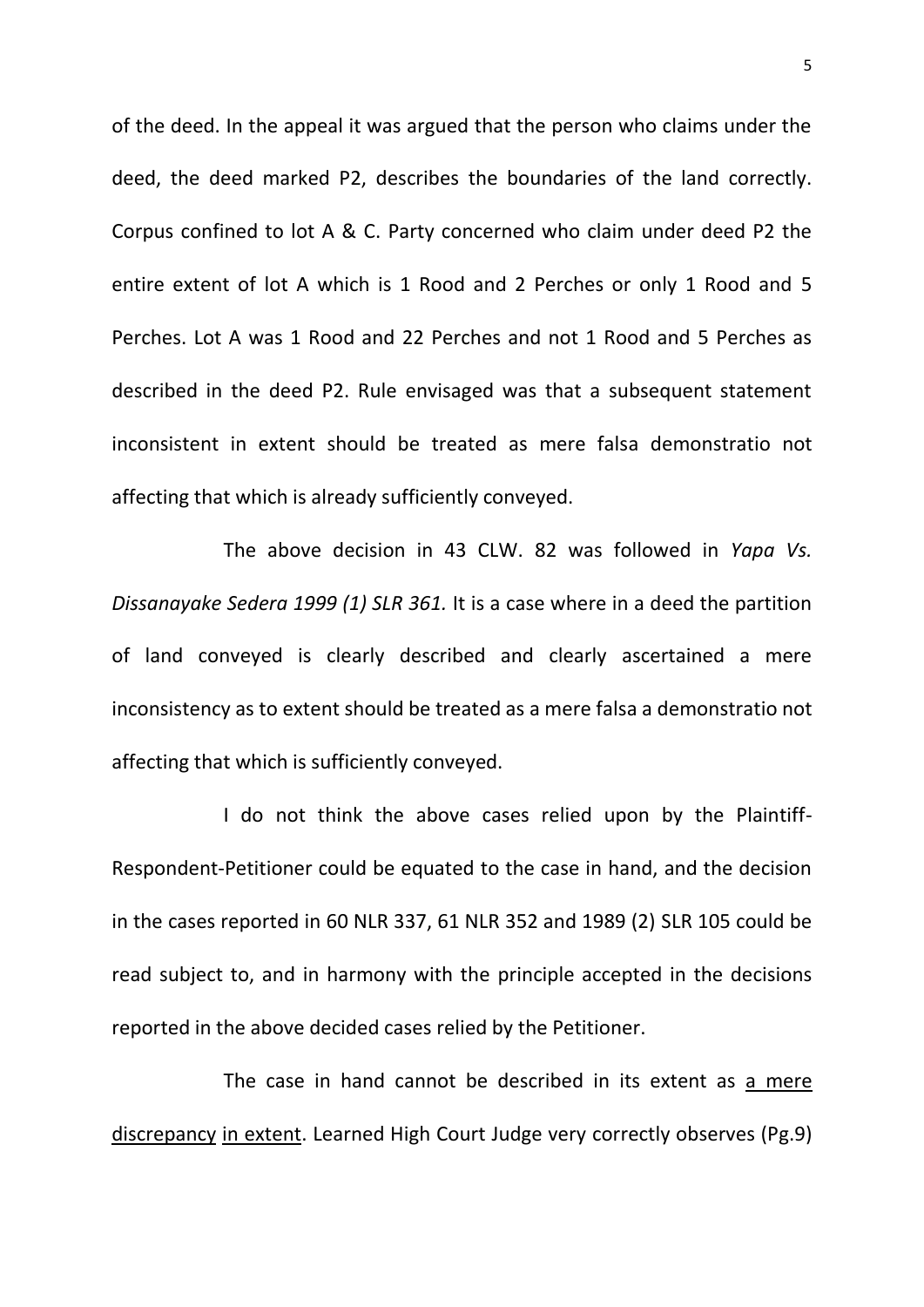that the extent of land referred to in the preliminary plan and the land sought to be partitioned in the schedule to the plaint differ in an extent of about 1 Acre 2 Roods and 35 Perches. Further the High Court Judge observes that the boundaries in plan 'X' shows certain differences and the Plaintiff party did not lead evidence to connect and explain such differences. I also wish to state that the two decided cases relied upon by the Plaintiff party do not refer to any provisions in the Partition Law. However the case reported in 1989 (2) SLR 105 Sopaya Silva and another Vs. Magilin Silva discuss in detail Sections 18(1) (a) (iii), 18(2), 19(2) of the Partition Law inclusive of discrepancy in extent of corpus with the corpus described in plaint and commission. Further the above Magilin's case consider the duty of commissioner – lis pendens natural justice so on and so forth. The case of *Sopaya Silva and another Vs. Magilin Silva* is a persuasive Judgment which is very relevant to the case in hand and follows the decided case of *Brumpy Appuhamy Vs. Morias Appuhamy 60 NLR 337.* 

In this regard my views and that of the High Court which I concur with, are fortified by the Judgment of *Sansoni CJ. in Jayasuriya Vs. Ubaid 61 NLR 352* Held -

In a partition action there is a duty cast on the Judge to satisfy himself as to the identity of the land sought to be partitioned, and for this purpose it is always open to him to call for further evidence (in a regular manner) in order to make a proper investigation.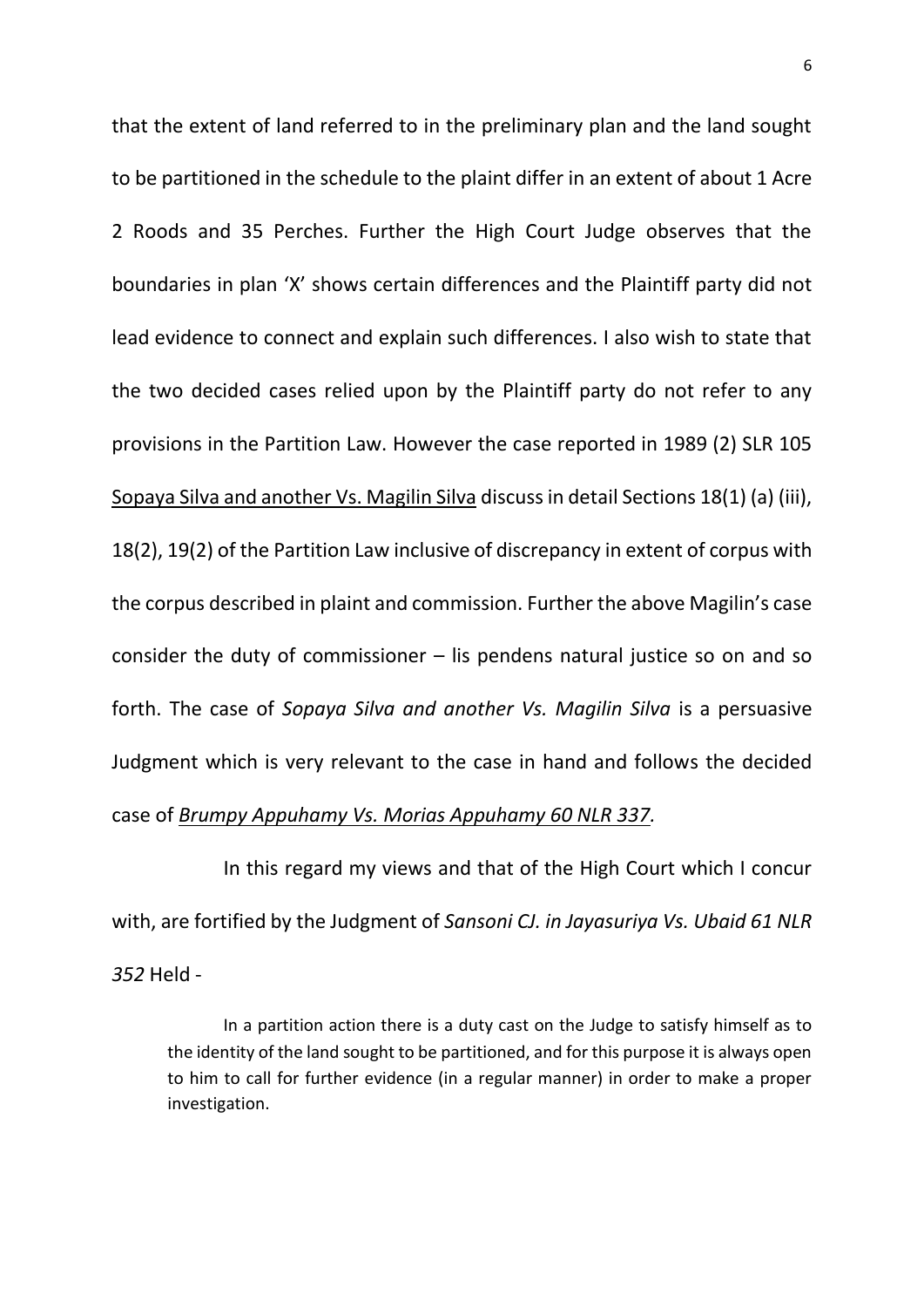### I also note and I am inclined to adopt the dicta in *Sopaya Silva and*

*Another Vs. Magilin Silva S.N. Silva J.* 

### Held –

- (1) It was not open to the District Judge to dismiss the case on the point of wrong registration of the lis pendens – a point on which there was no contest and no argument was heard. It is a violation of natural justice.
- (2) The lis pendens being registered in the folios where the deeds of the land described in the plaint were registered was correctly registered.
- (3) On receipt of the surveyor's return which disclosed that a substantially larger land was surveyed the District Judge should have decided on one of the following courses after hearing the parties:
	- (i) To reissue the Commission with instructions to survey the land as described in the plaint. The surveyor could have been examined as provided in section 18(2) of the Partition Law to consider the feasibility of this course of action.
	- (ii) To permit the Plaintiffs to continue the action to partition the larger land as depicted in the preliminary survey. This course of action involves the amendment of the plaint and the taking of consequential steps including the registration of a fresh lis pendens.
	- (iii) To permit any of the Defendants to seek a partition of the larger land as depicted in the preliminary survey. This course of action involves an amendment of the statement of claim of that defendant and the taking of such other steps as may be necessary in terms of section 19(2) of the Partition Law.
- (4) The surveyor under section 18(1) (a)(iii) of the Partition Law must in his report state whether or not the land surveyed by him is substantially the same as the land sought to be partitioned as described in the schedule to the plaint. Considering the finality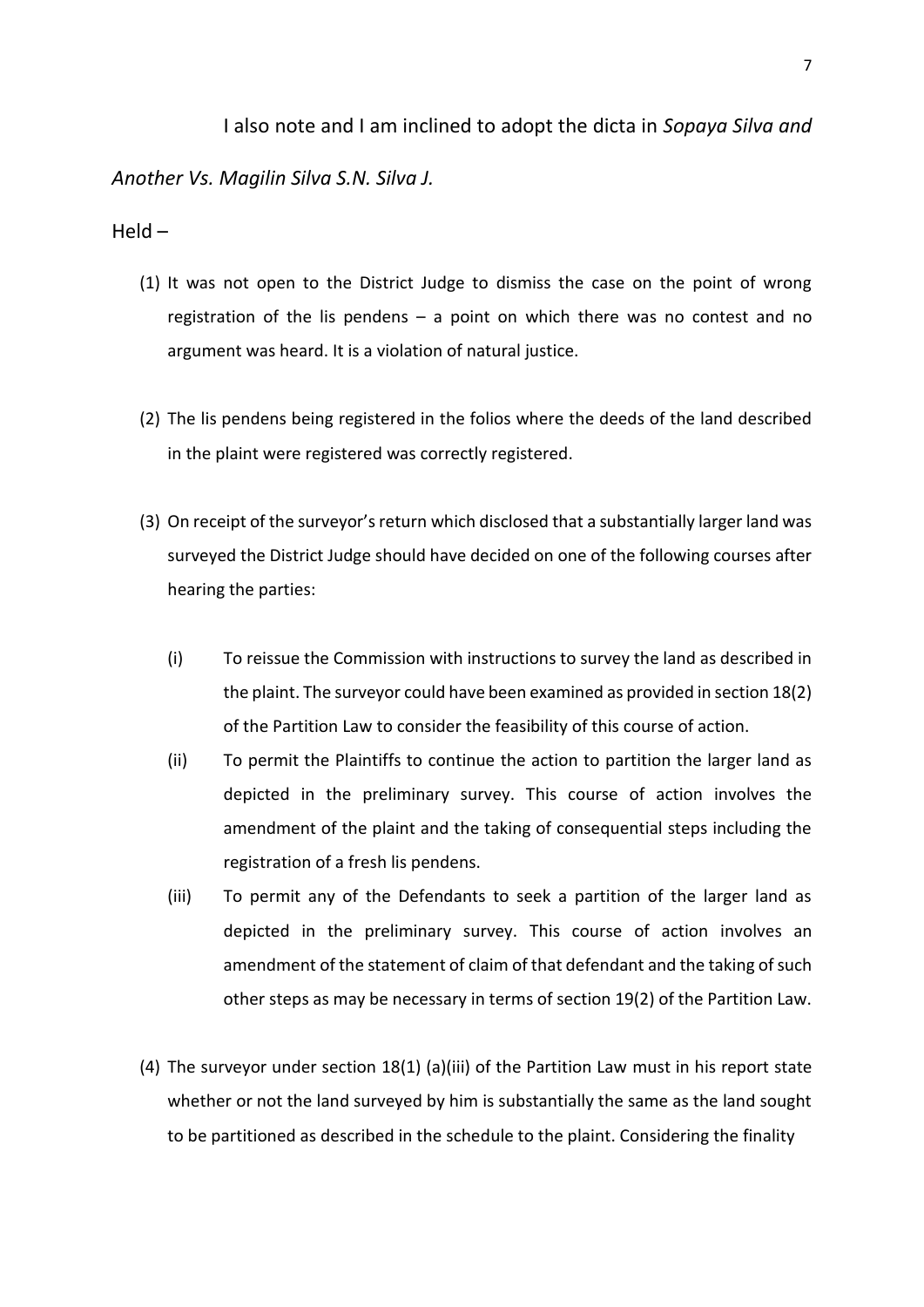and conclusiveness that attach in terms of s 48(1) of the Partition Law to the decree in a partition action, the Court should insist upon due compliance with this requirement by the surveyor.

There is another matter that should be considered. In the manner pleaded and submitted to this court the  $1<sup>st</sup>$  schedule in the plaint is in extent of 27 Acres and 15 perches, was owned on a Crown Grant in favour of Gabriel Wijesinghe Jayawardena in the year 1905. (P1) He died intestate in 1909 and his heirs were widow Elsie Wijesinghe Jayawardena and children. One of whom was Leopold Victor Stanley Jayawardena. Written submissions of Plaintiff-Respondent-Appellant does not disclose the names of the other children and the number of children. It is pleaded that the said Victor Stanley Jayawardena thereafter separated from and out of the said larger land called "Dingiriband – Hitapu-Watta" an extent of 13 Acres 2 Roods and 7 ½ perches which he possessed and became owner of land and described in plan No. 278 of 1944. The said extent is 13 Acres 2 Roods and 7  $\frac{1}{2}$  perches is described in 2<sup>nd</sup> schedule. Plaint avers that the said Stanley sold and transferred an extent of 5 Acres to Liyanage Bonnie Perera. This is the way Plaintiff presents the case.

In the manner observed above there is something the original court should seriously consider. 2<sup>nd</sup> and 3<sup>rd</sup> Defendant-Appellant-Respondent takes up the position that the original owner Gabriel Wijesignhe Jayawardene had several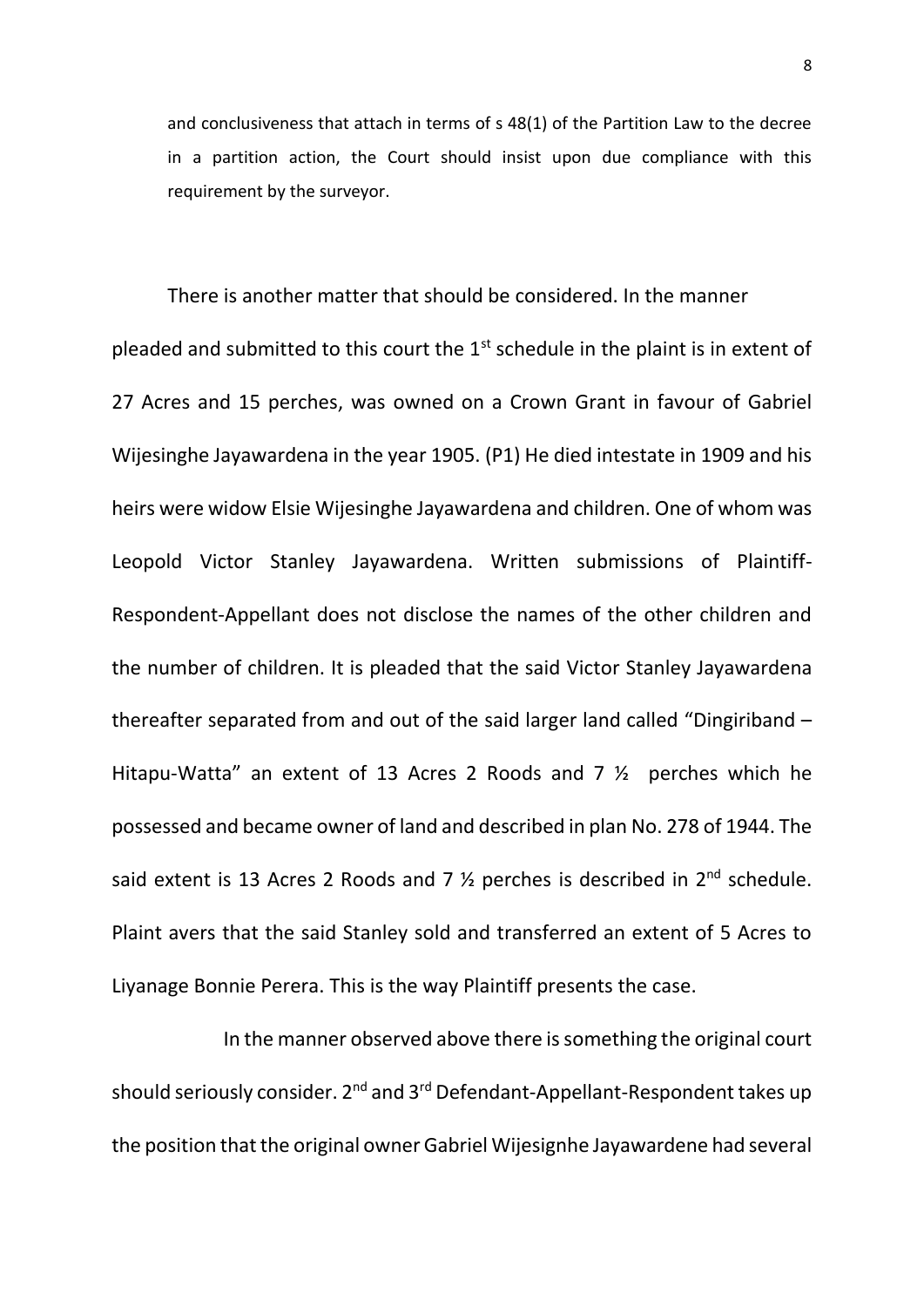other children and the said Jayawardena's intestate estate was administered in D.C. Anuradhapura Case T/181 where all 11 children were named as Respondents in the testamentary case. The document P3 (letters of administration) was admitted by Plaintiff but as argued on behalf of  $2^{nd}$  and  $3^{rd}$ Defendant-Appellant-Plaintiff has deliberately refrained from making all the children parties. Original court should consider this position and decide its necessity and relevancy.

In the above facts and circumstances, I have no hesitation to affirm the Judgment of the learned High court Judge. The two questions of law are answered as 'No' in the negative.

Identity of the corpus is always an important and a relevant matter in a land case and more particularly in a partition suit. I also note the following from the Judgment of the learned High Court Judge which I concur.

 $"$ ........ මෙම නඩුවේ මුලික පිඹුර සම්බන්ධයෙන් මිනින්දෝරුවරයා ද සාකිෂිකරුවකු වශයෙන් කැදවා නැවත මෙම නඩුව මුල සිට විභාග කර තීන්දුවක් ලබා දීමට නියෝග බිරීම වඩාත් සාධාරණ හා යුක්ති සහගත බවයි. ඒ අනුව මෙම නඩුව නැවත මුල සිට විභාග කිරීමට පොලොන්නරුව දිසා අධිකරණය වෙත යොමු කිරීමට තීරණය කරමු. මෙම නඩුව පැරණි නඩුවක් බැව්න් නඩුව විභාග කර අවසන් කිරීමට පුර්වතාවයක් ලබාදිට යඅතු බවද කීරණය කරමු ......"

It is always safe to follow the statutory provisions contemplated by law. What is relevant and important had been suggested and the procedure to